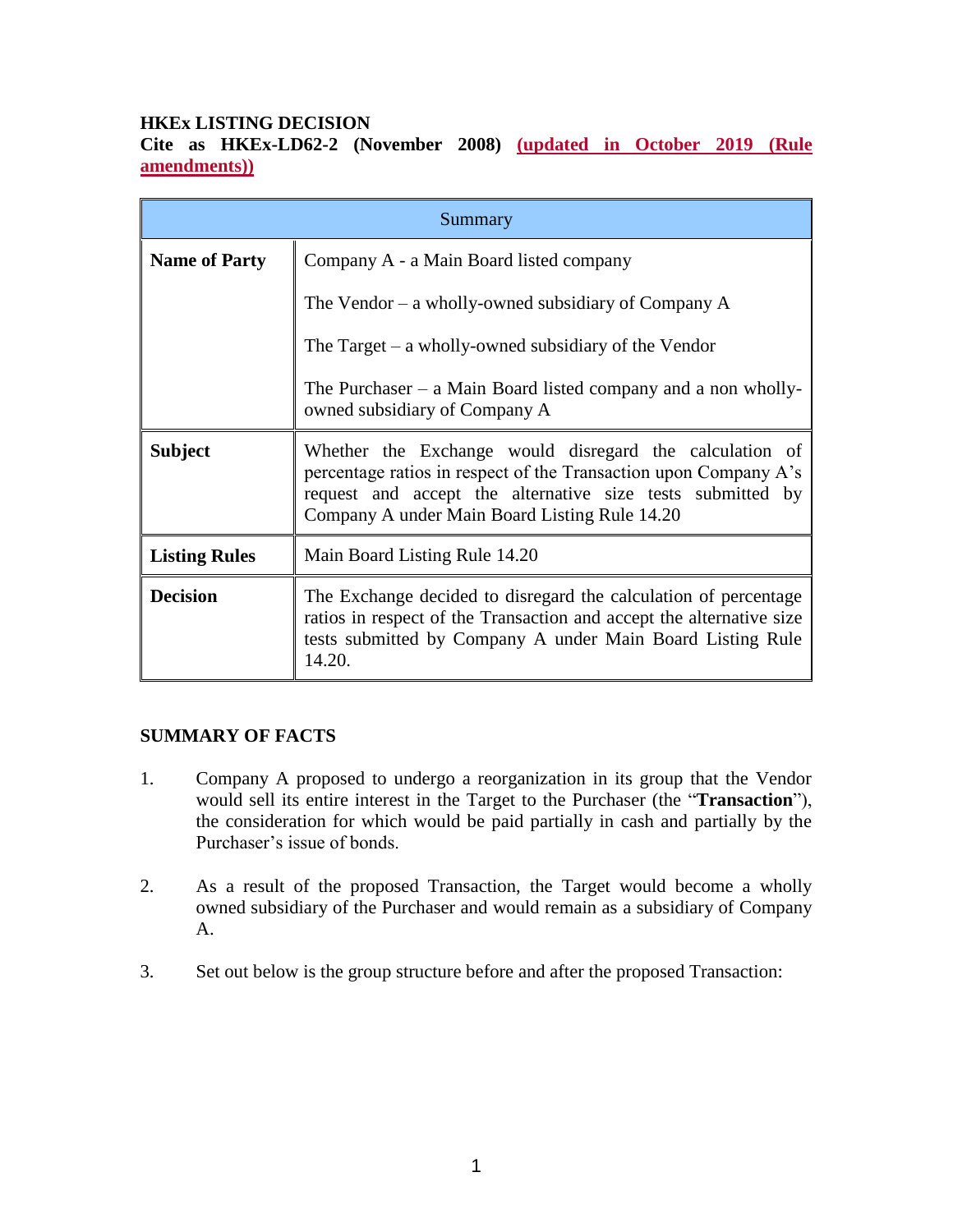

4. Company A submitted that the Transaction would involve a transfer of assets between its subsidiaries and there would be in effect a decrease in its interest in the Target by 45% only. Company A submitted alternative size tests in place of the percentage ratios to the Exchange for consideration, which were calculated on the basis of a net disposal of 45% interest in the Target by Company A.

#### **THE ISSUE RAISED FOR CONSIDERATION**

5. Whether the Exchange would disregard the calculation of percentage ratios in respect of the Transaction as requested by Company A and accept the alternative size tests submitted by Company A under Rule 14.20.

## **APPLICABLE LISTING RULE OR PRINCIPLE**

6. Main Board Listing Rule 14.15(1) provides that when calculating the consideration ratio:

> the value of the consideration shall be the fair value of the consideration determined at the date of the agreement of the transaction … . Normally, the fair value of the consideration should be the same as the fair value of the asset which is the subject of the transaction.

7. Main Board Listing Rule 14.20 provides that:

the Exchange may, where any of the calculations of the percentage ratios produces an anomalous result or is inappropriate to the sphere of activity of the listed issuer, disregard the calculation and substitute other relevant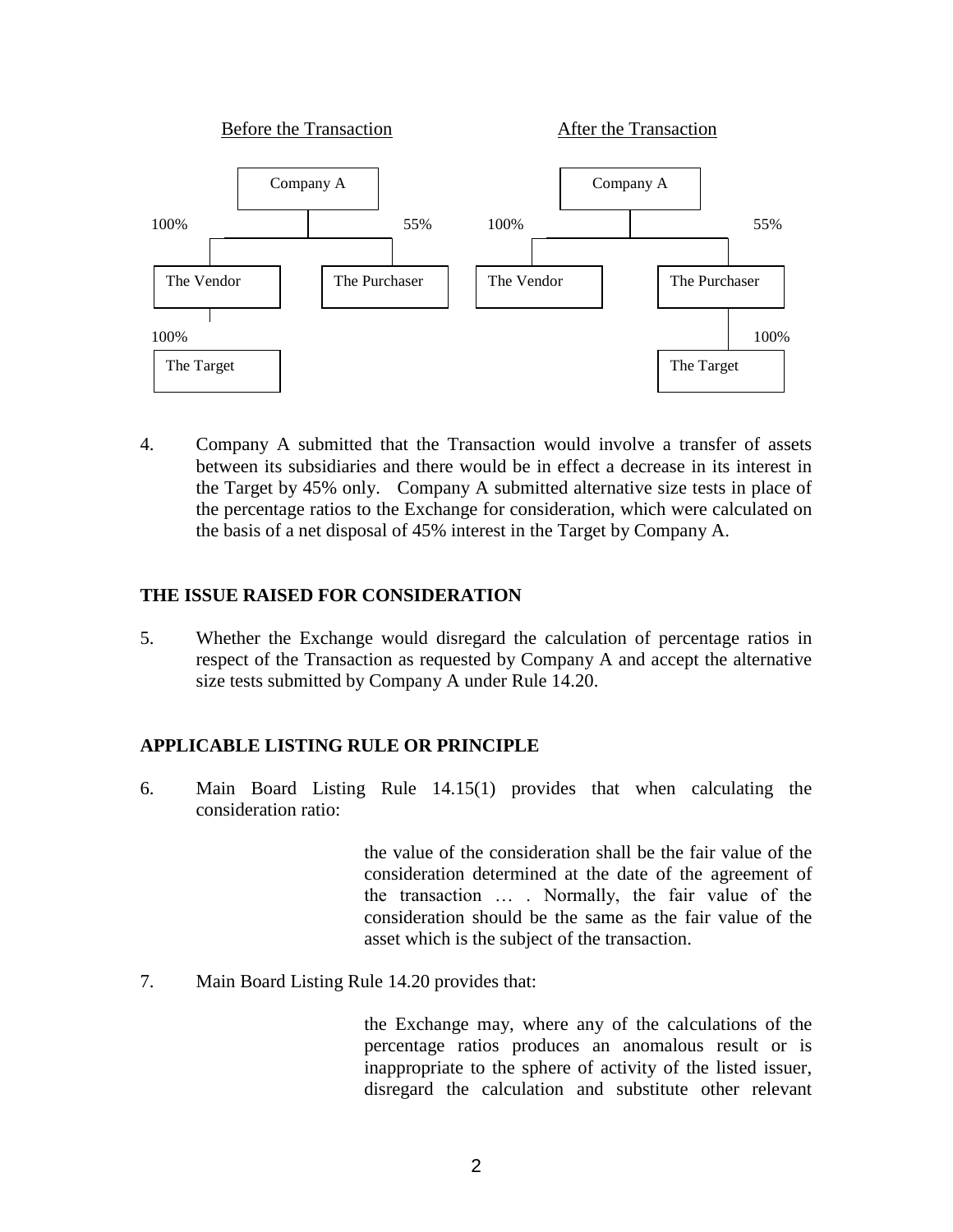indicators of size, including industry specific tests. The listed issuer must provide alternative tests which it considers appropriate to the Exchange for consideration.

8. Main Board Listing Rule 14.25 provides that:

in circumstances where acquisitions or disposals of equity capital are made by a listed issuer, the provisions set out in rules 14.26 to 14.28 shall be applied in determining the classification of the transaction for the purposes of rule 14.06.

9. Main Board Listing Rule 14.26 provides that:

in an acquisition or disposal of equity capital, the numerators for the purposes of the (a) assets ratio, (b) profits ratio and (c) revenue ratio are to be calculated by reference to the value of the total assets, the profits attributable to such capital and the revenue attributable to such capital respectively.

10. Main Board Listing Rule 14.27 provides that:

for the purpose of rule 14.26:

- (1) the value of an entity's total assets is the higher of:
	- (a) the book value of the entity's total assets attributable to the entity's capital as disclosed in its accounts; and
	- (b) the book value referred to in rule  $14.27(1)(a)$ adjusted for the latest published valuation of the entity's assets if such valuation is published after the issue of its accounts; and

Note: This will normally apply to a valuation of assets such as properties, vessels and aircraft.

(2) the value of an entity's profits and revenue is the profits and revenue attributable to the entity's capital as disclosed in its accounts.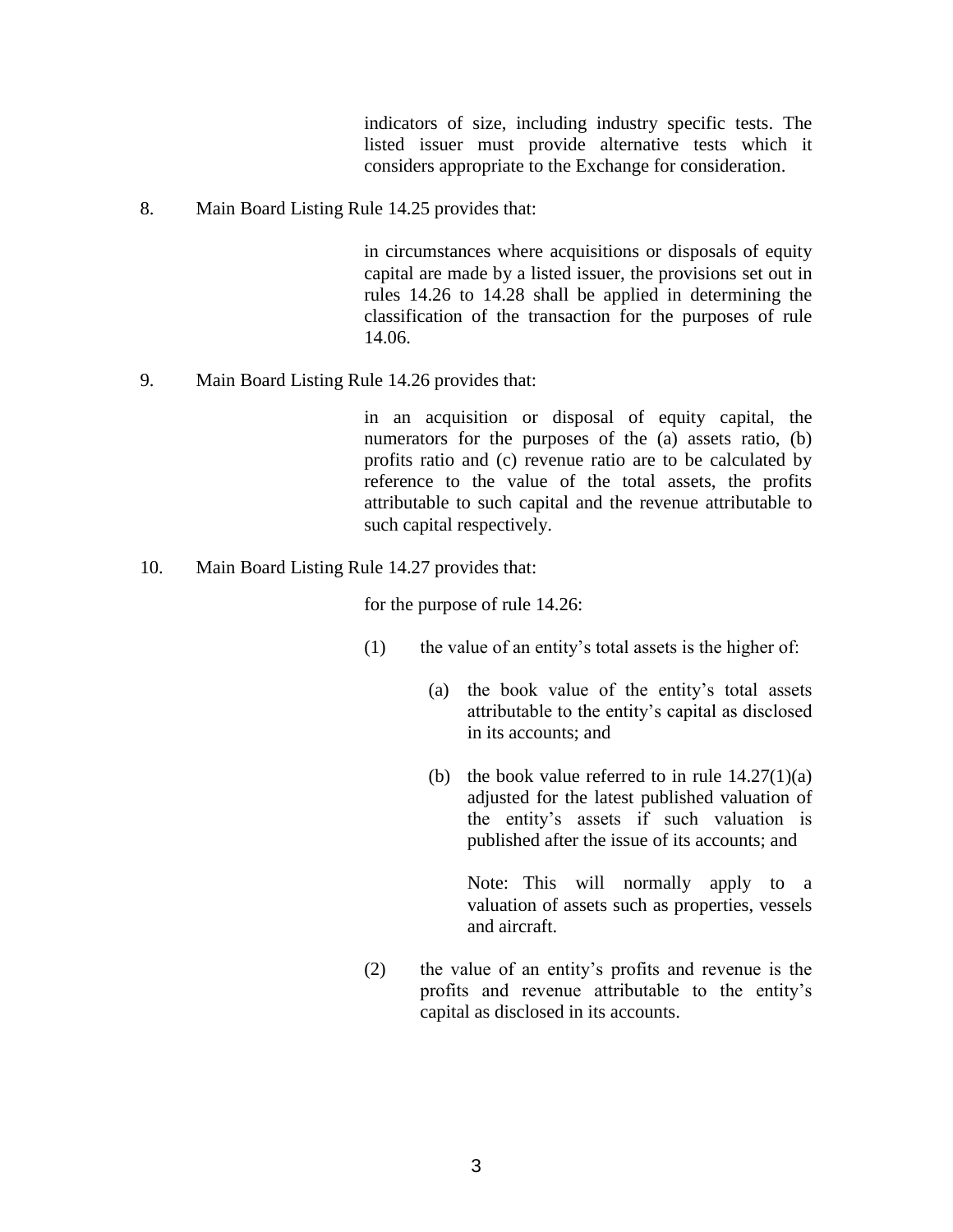11. Main Board Listing Rule 14.28 provides that:

the value of the entity's total assets, profits and revenue, calculated in accordance with rule 14.27, is to be multiplied by the percentage of the equity interest being acquired or disposed of by the listed issuer. However, 100% of the entity's total assets, profits and revenue will be taken as the value of the total assets, profits and revenue, irrespective of the size of the interest being acquired or disposed of, if:

- (1) the acquisition will result in consolidation of the assets of the entity in the accounts of the listed issuer; or
- (2) the disposal will result in the assets of the entity no longer being consolidated in the accounts of the listed issuer.

#### **ANALYSIS**

- 12. For the purposes of Chapter 14 of the Main Board Rules, the term "listed issuer" is defined under Rule 14.04(6) to include the listed company itself and its subsidiaries, unless the context otherwise requires. The requirements under this chapter apply to transactions undertaken by the listed company as well as any of its subsidiaries.
- 13. Rule 14.07 sets out five percentage ratios for assessing the impact of a transaction on the listed issuer. The percentage ratio calculation forms the basis of classifying the transaction which determines whether the transaction is subject to any disclosure, reporting and/or shareholders' approval requirements under Chapter 14.
- 14. In the present case, the proposed Transaction would involve a disposal of the entire interest in the Target by one subsidiary of Company A and an acquisition of the same by another subsidiary. However, from the perspective of Company A, the Transaction was in substance a group reorganisation which would result in an effective net disposal of a 45% interest in the Target to the minority shareholders of the Purchaser. Upon completion of the Transaction, the Target would remain as a subsidiary of Company A and would continue to be consolidated in Company A's accounts.
- 15. Having considered the substance of the Transaction and its impact on the consolidated financial position of Company A, the Exchange accepted that calculation of the percentage ratios on the basis of either (i) a disposal of the entire interest in the Target by the Vendor or (ii) an acquisition of the entire